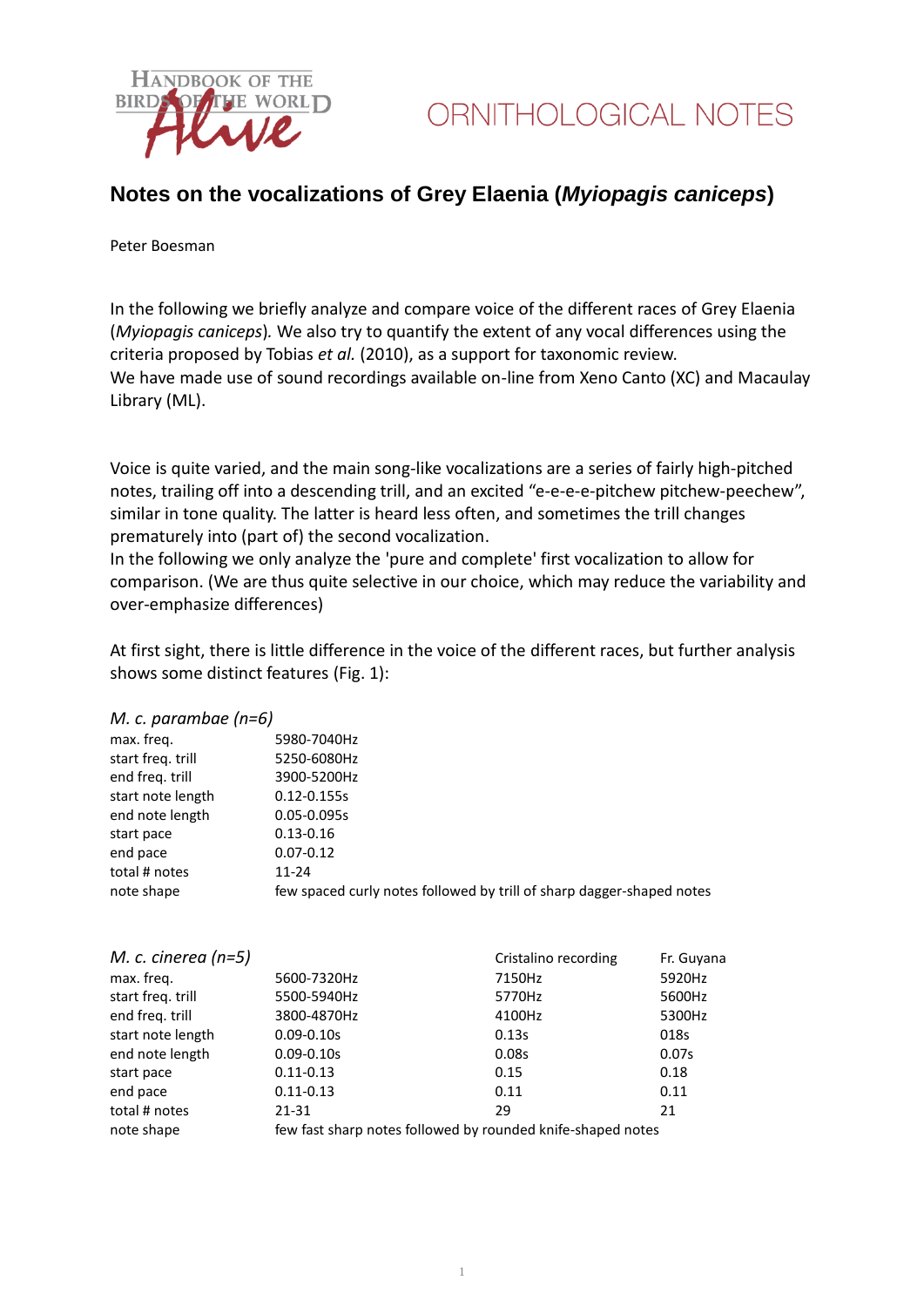

# ORNITHOLOGICAL NOTES

*M. c. caniceps(n=5)* max. freq. 5350-5860Hz start freq. trill 4950-5860Hz end freq. trill 4250-5100Hz start note length 0.095-0.14s end note length 0.04-0.045s<br>start pace 0.10-0.16 start pace 0.10-0.16<br>end pace 0.05-0.06 end pace total # notes 41-69 note shape few overslurred notes followed by trill of overslurred notes



Figure 1: from top to bottom: typical song of *parambae, cinerea* and *caniceps*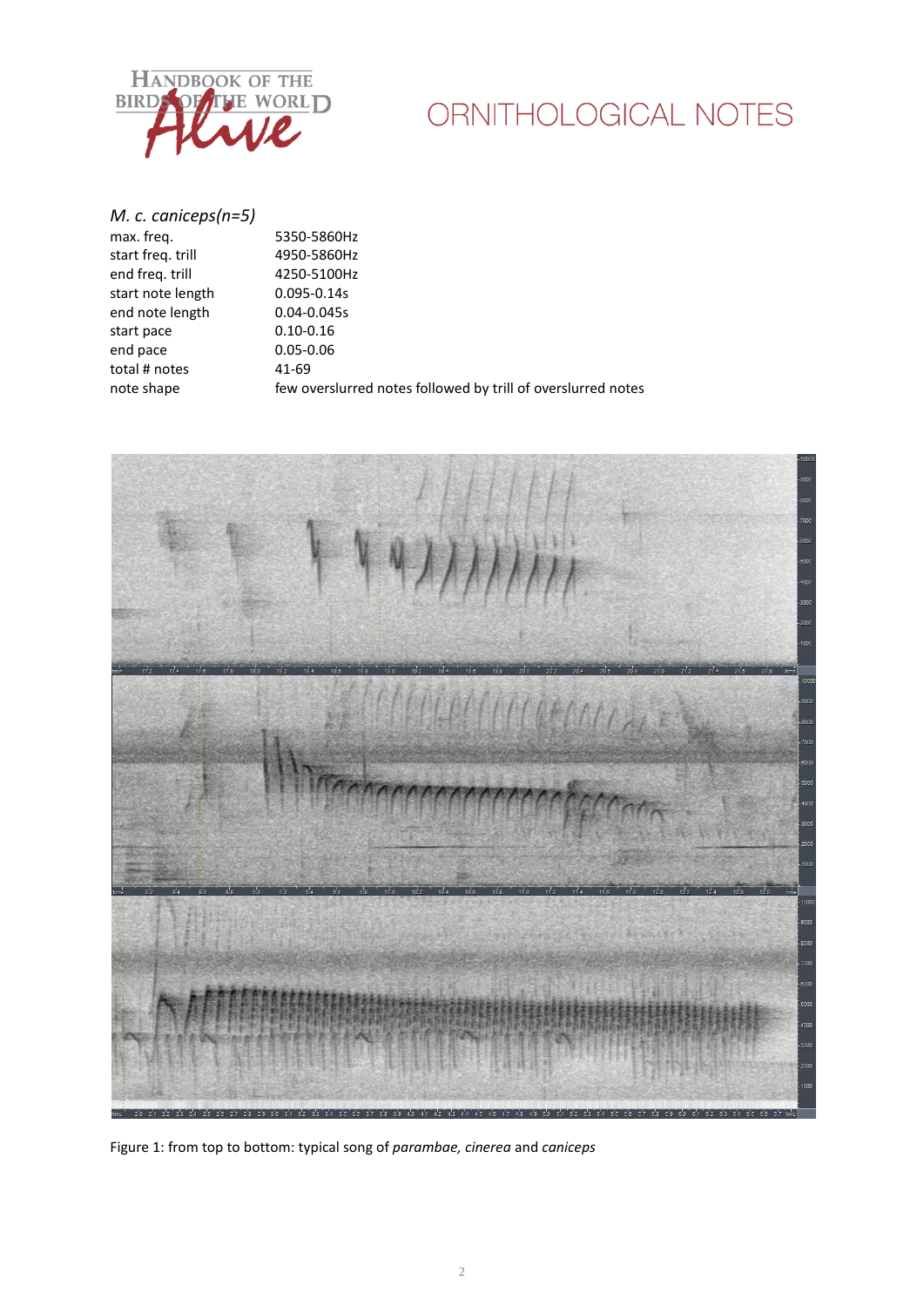



*M. c. parambae* has the lowest number of notes, has the longest initial notes and has a peculiar note shape readily identified on sonogram.

*M. c. cinerea* has short initial note length and long end note length, with hardly any change in pace over the trill.

*M. c. caniceps* has very short end notes, a fast end pace and a strong acceleration in pace. Also the highest number of notes (when considering only 'full trills').

Recordings from Cristalino (extreme N Mato Grosso) fit well within the western Amazonian vocal group (*cinerea*). A single recording from French Guyana (XC23044) is somewhat more divergent (possibly a different taxon?) but fits best with *cinerea*.

If we compare *caniceps* versus the others, we can score based on fast end pace and pace acceleration (score 2) and number of notes (2-3). When applying Tobias criteria, this would result in a total vocal score of 4-5.

And when comparing *parambae* vs. *cinerea,* the former has fewer notes (score 2), has a different note shape of both introductory notes and trilled notes (score 1-2), and introductory notes are well-spaced (unlike *cinerea*)(score 2-3). This would lead to a total vocal score of about 4.

Remains to check whether Panamanian race *absita* is close to *parambae*. There is only 1 recording of song available from Panama, from the Canal zone (ML105069, there noted as call), which starts with a few spaced curly notes, followed by accelerating dagger-shaped notes, indeed very much like *parambae* (Fig. 2).



Figure 2: song of *absita* (ML105069, top) copared to typical song of *parambae* (bottom)